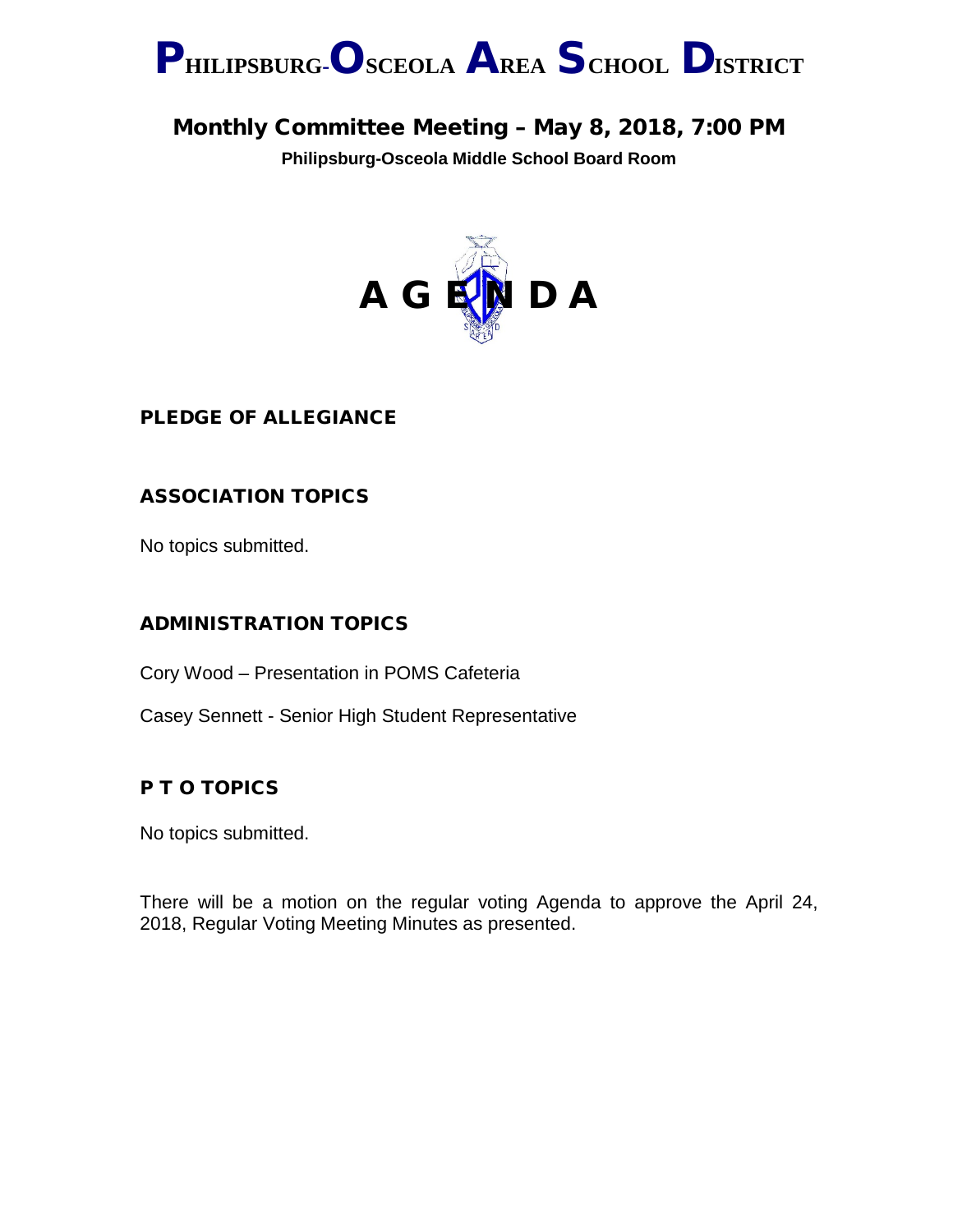# **EXECUTIVE SESSION**

**FOR PERSONNEL**

**Philipsburg Osceola Middle School Boardroom Beginning at 6:30 PM**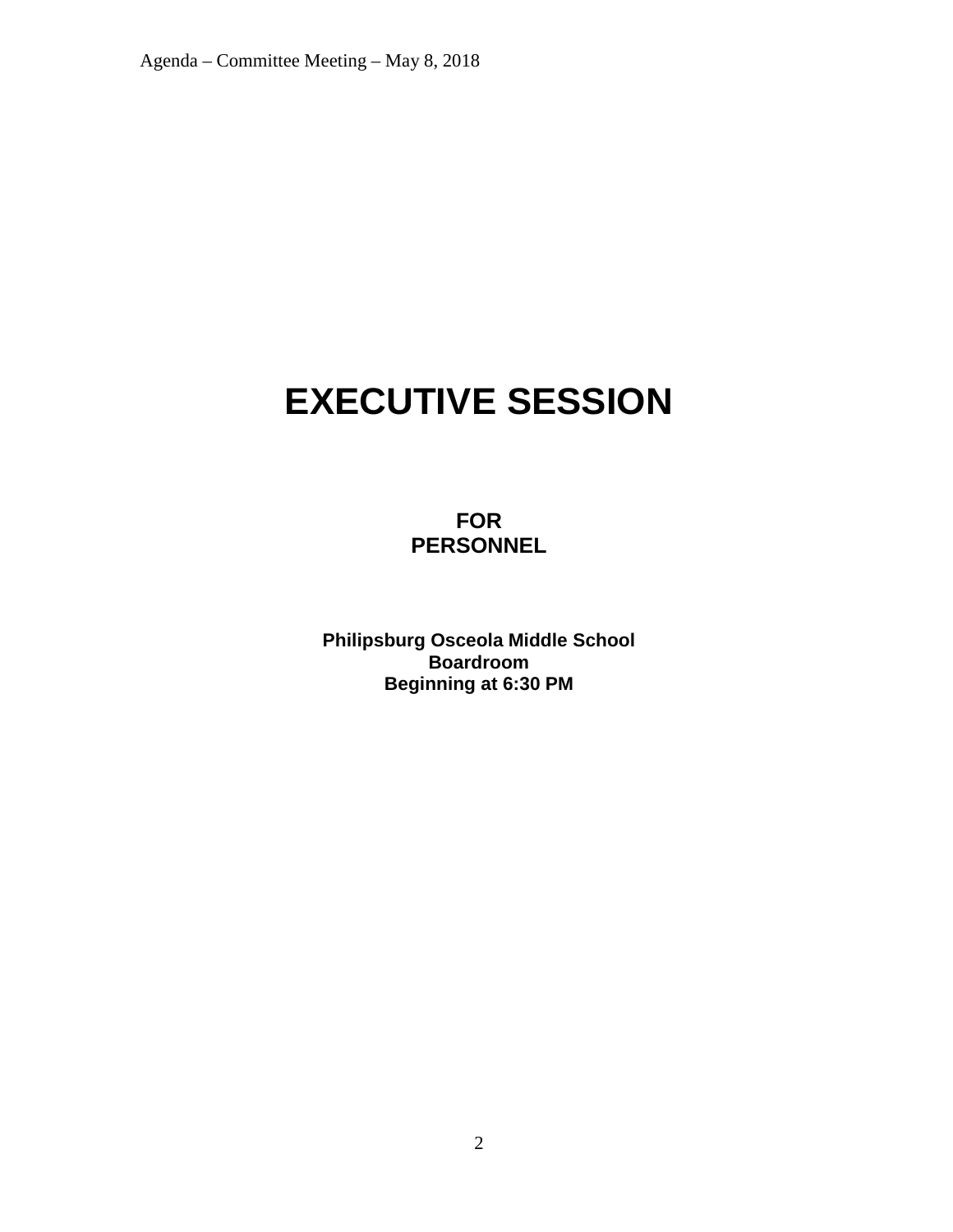#### BUDGET, FINANCE & TRANSPORTATION - \*Mr. Miller & Mr. Curtis

**FINANCIAL AUDIT:** There will be a motion on the regular voting Agenda to approve the 2017-18 Financial Audit by Baker Tilly at the cost of \$22,500.

**TRANSFER FROM GENERAL FUND:** There will be a motion on the regular voting Agenda to transfer \$400,000 from the General Fund to the Capital Reserve to pay for an estimated remaining cost of \$400,000 for the stadium project.

**SALE OF PROPERTY:** There will be a motion on the regular voting Agenda to sign a Consent Form to proceed with the sale of tax property by the Centre County Government (see attached).

**ATHLETIC REPORTING:** There will be discussion to review the athletic reporting process.

**FINANCIAL REPORT:** There will be a motion on the regular voting Agenda to approve the Philipsburg-Osceola Girls' Volleyball Financial Report (see attached).

**FINANCIAL REPORT:** There will be a motion on the regular voting Agenda to approve the Girls' Basketball Financial Report (see attached).

**FINANCIAL REPORT:** There will be a motion on the regular voting Agenda to approve the Philipsburg-Osceola Soccer Booster Club Financial Report (see attached).

**FOOD SERVICE CONTRACT:** There will be a motion on the regular voting Agenda to approve the renewal of the Food Service Contract (see attached).

**EXTEND KOZ:** There will be a motion on the regular voting Agenda to extend the Keystone Opportunity Zoning (KOZ) for Donald Heaney D/B/A Advanced Powder Products located in the Industrial Development Park (see attached).

**SALE OF PROPERTY:** There will be a motion on the regular voting Agenda to sell the Memorial Field acreage that is separate from the stadium.

**FACILITY STUDY:** There will be a motion on the regular voting Agenda to approve the agreement for the EADS group to perform a facility study at a price not to exceed \$30,000, effective July 1, 2018.

**VAN DRIVERS:** There will be a motion on the Regular Voting Agenda to approve the following van drivers for the 2017-18 school year: Earnest Lansberry and James Marker.

**FULLINGTON BUS DRIVER:** There will be a motion on the regular voting Agenda to approve the following Fullington bus driver for the 2017-18 school year: Robert Creek.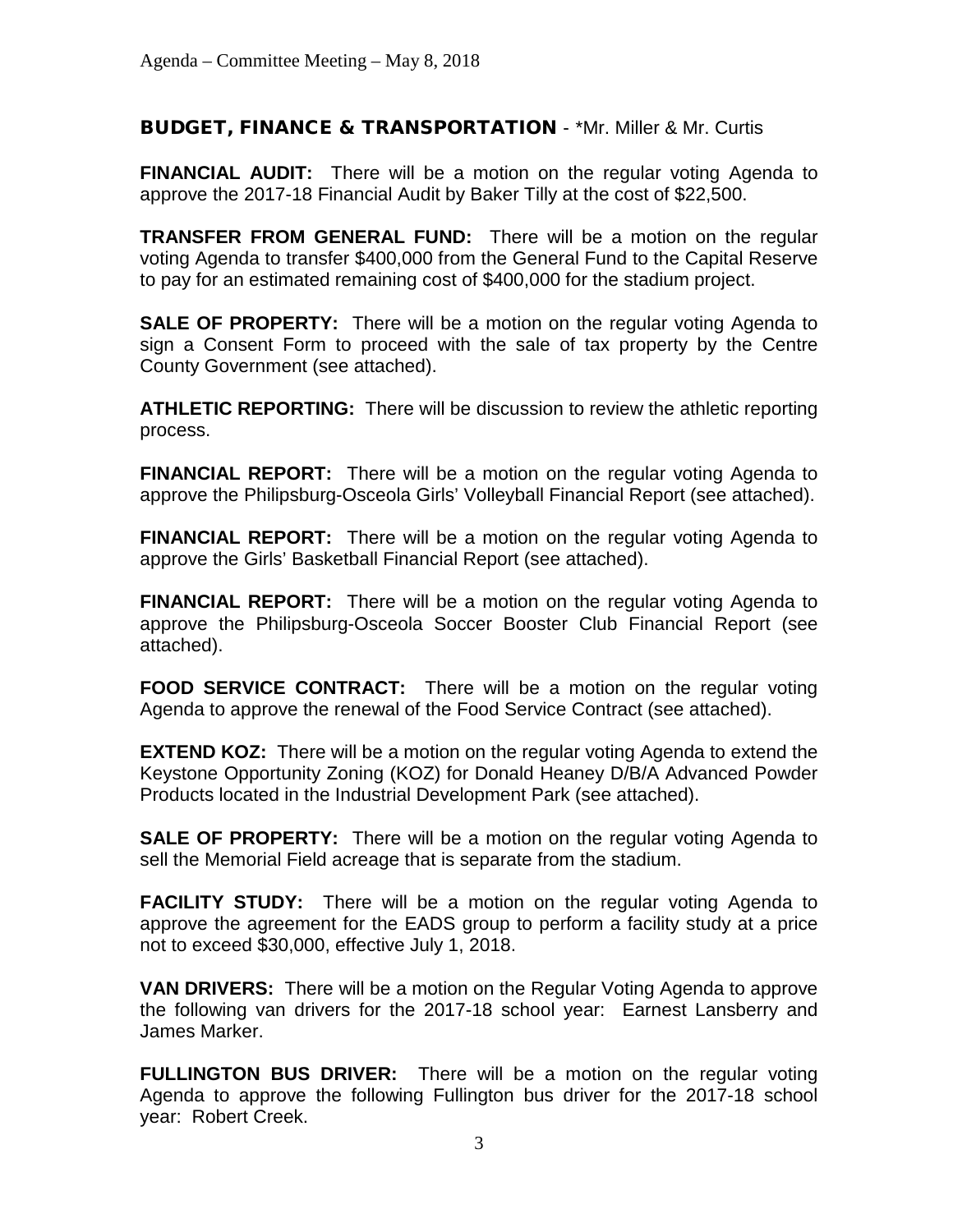#### BUILDING AND GROUNDS - \*Mr. Curtis & Ms. McGee

**EMERGENCY ROOF REPAIRS:** There will be a motion on the regular voting Agenda to approve emergency roof repairs needed immediately at the High School.

**GYM ROOF SIDEWALLS:** There will be a motion on the regular voting Agenda to approve repairs of the gym roof sidewalls on the 2018-19 budget.

COMMUNITY RELATIONS – \*Mr. Jeffries & Mr. Miller

CURRICULUM, INSTRUCTION & ASSESSMENT –\*Mrs. Lamb & Mrs. Bush

**FIELD TRIP REQUESTS:** There will be a motion on the regular voting Agenda to approve the field trip requests as presented.

**BRZYCKI GROUP:** There will be discussion regarding the Brzycki Group, the Center for the Self in the Schools.

PERSONNEL COMMITTEE - \*Mrs. Bush & Mrs. Lamb

**RESIGNATION:** There will be a motion on the regular voting Agenda to accept the resignation of Sarah Demchak, a 5.0 hour second shift custodian, effective May 9, 2018.

**POST POSITION:** There will be a motion on the regular voting Agenda to post a 5.0 hour second shift custodial position, posting effective May 9, 2018.

**HIRE CUSTODIAN:** There will be a motion on the regular voting Agenda to hire for a 5.0 hour second shift custodial position, effective , 2018.

**SUBSTITUTE CUSTODIANS:** There will be a motion on the regular voting Agenda to hire the following substitute custodians, effective **Electional**: Cheyenne Bone, Lori Clark, Tara Hale, and Christopher Williams.

**UNPAID DAYS:** There will be a motion on the regular voting Agenda to approve a request from a part-time paraprofessional for unpaid days on April 11 and 12, 2018, due to exhausting all sick and personal days.